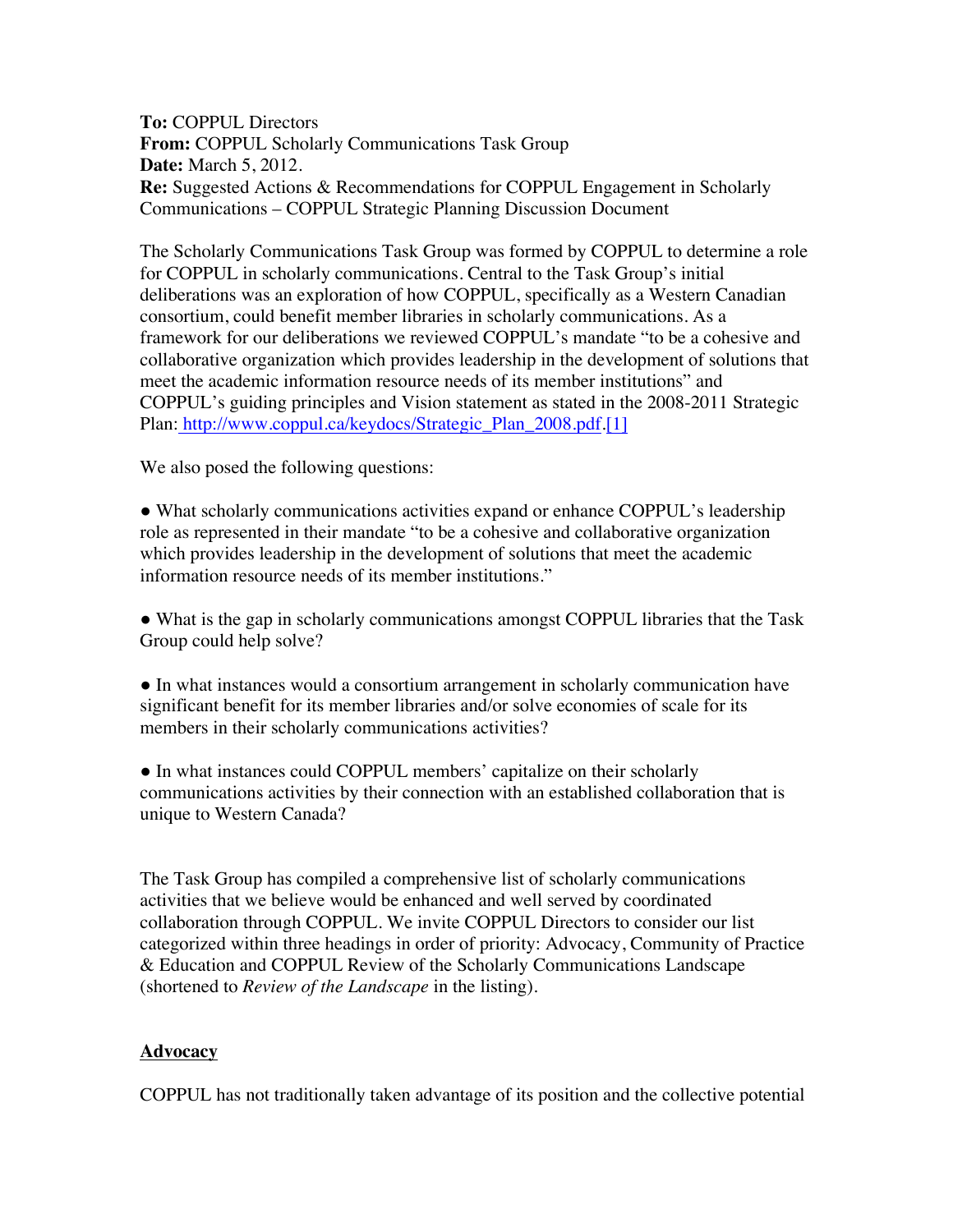of its membership to pursue advocacy on issues of importance to post-secondary education and research. Open Access and the dynamic world of scholarly communication presents an excellent opportunity for COPPUL to take on more of an advocate role, building naturally on itshistoric and successful role as a consortia purchasing electronic resources. Open Access is an issue of importance to all COPPUL member institutions, to our libraries and our universities. COPPUL has an opportunity to advocate not only for our own shared and individual benefit but also to add voice and value to our parent institutions and to the creation of new knowledge. The Scholarly Communications Committee Task Group suggests the following potential actions for COPPUL around Open Access Advocacy

- 1. Explore how other consortia have advocated on and are engaged with Open Access and Open.
- 2. Create a toolkit of best practice in promoting OA in COPPUL. Build upon OA toolkits created by other organizations e.g. Canadian Association of Research Libraries (CARL).
- 3. Incorporate Open Access/Open Education/Author Rights principals and support for the movement into product negotiations.
- 4. Negotiate COPPUL memberships with publishers that will result in discounted article processing fees for authors in COPPUL institutions.
- 5. Where needed, negotiate with non-OA publishers to allow self-archiving of articles at COPPUL institutions.
- 6. Seek opportunities to highlight OA-related work in COPPUL and relevant issues through publications and activities.
- 7. Promote and award innovation in Open Access/Open Education in COPPUL institutions.
- 8. Investigate the creation of an COPPUL OA authors fund.
- 9. Coordinate the group purchase of OA promotional items (bookmarks/buttons/tshirts, etc). Cost: \$5,000.
- 10. Investigate joining the Scholarly Resources and Academic Publishing Coalition (SPARC) as a consortia/institutional member. Cost: minimum \$5,600 US.

# **Community of Practice and Education**

A 'community of practice' is most simply defined as a group of individuals or organizations who are carrying out like activities, often with aligned goals, in a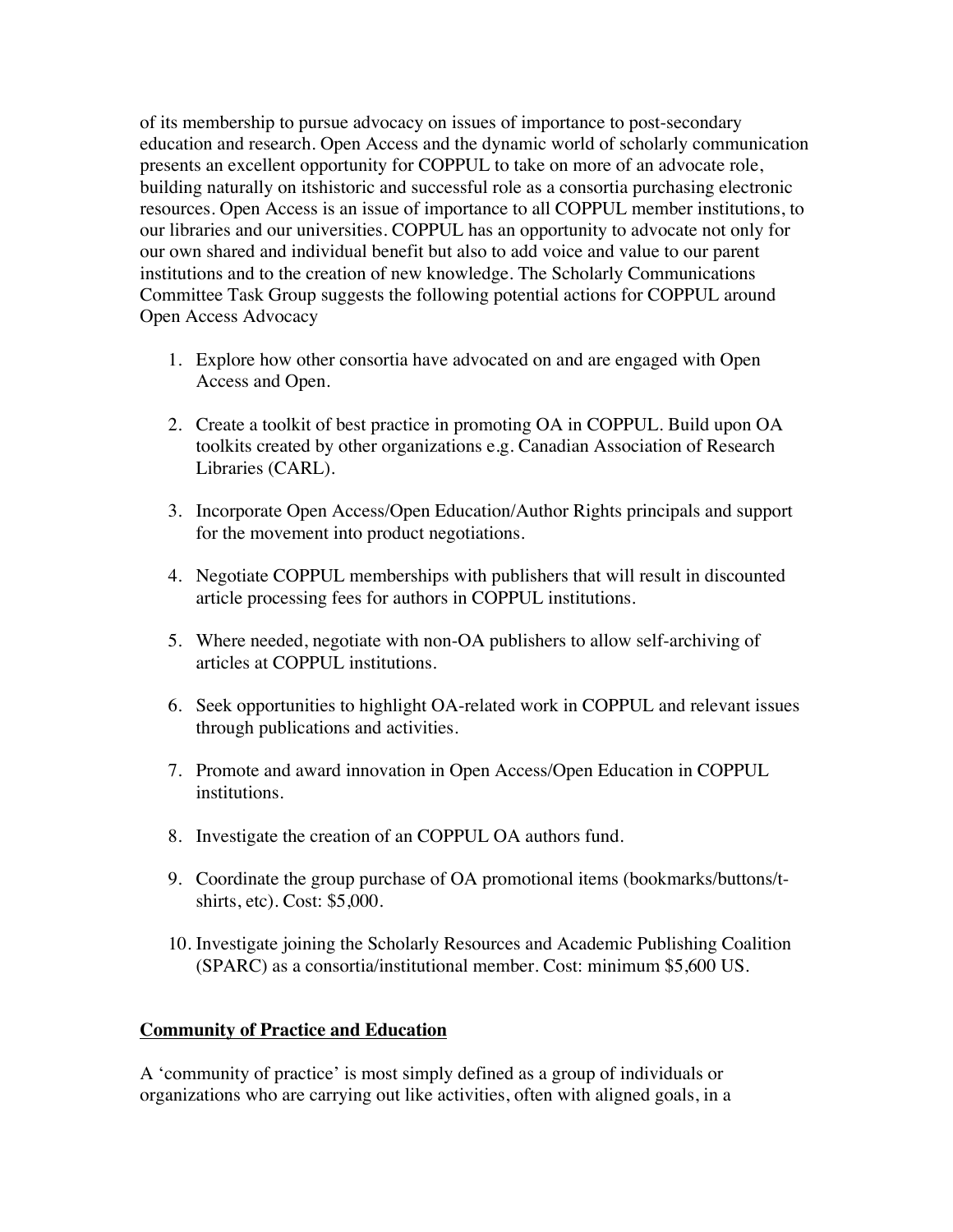networked state of regular communication. In Canada, efforts to establish a community of practice for those who work on scholarly communication initiatives have thus far not taken firm root. Factors of challenge include costs of travel, a paucity of training opportunities in Canada,and reticence to share information publicly on listservs due to concerns around organizational competition. Moreover, it is not unusual for Canadian librarians working in scholarly communications to draw upon the expertise of communities of practice in other countries, primarily the United Kingdom and the United States, but these countries have different problems to face than Canadians, and overall scholarly communication programs in these nations are at more advanced developmental stage.

Canada needs an organized, sanctioned and supported, active community of practice in order to begin to collectively address immediate challenges in the scholarly communication landscape that are unique to Canada. COPPUL membership is in a unique position of having a number of experts within its member libraries who could be utilized for the benefit of all COPPUL libraries either in staff training roles or collaborating on external events and educational tools.

A lot of work has already begun since the formation of the Task Group last July 2011. The Task Group suggests the following potential actions for COPPUL around a community of practice and educational outreach programs:

### **1. Training and development opportunities for COPPUL academic librarians**

Peer training and invited speaker events held in conjunction with regional conferences would reduce training and travel costs for scholarly communication training. Annual workshops are a feasible goal. The BC Research Libraries developed a scholarly communications training workshop in 2009 that may serve as a framework for COPPUL libraries. ACRL has also developed a successful scholarly communications training program for librarians. We suggest that COPPUL consider applying for this highly subsidized program:

### **Recommendation 1:** Organize a Facilitated Scholarly Communications Workshop

Apply for a COPPUL sponsored ACRL Scholarly Communications one day workshop as an opportunity to provide all COPPUL members with the same base understanding of scholarly communications and to help advance COPPUL libraries in their engagement of the issues on their own campuses.[2] If successful, COPPUL could choose to use the workshop as an avenue to build collaborative networks on specific scholarly communications activities between COPPUL Libraries. Part of the focus of the workshop could be to ask participants to define such opportunities as an outcome of the workshop.

# Budget:

· \$2000.00 USD (ACRL's subsidized rate to bring two experts to teach and facilitate full day workshop on "Scholarly Communications: From Understanding to Engagement.") · Hosted at a COPPUL Library for free.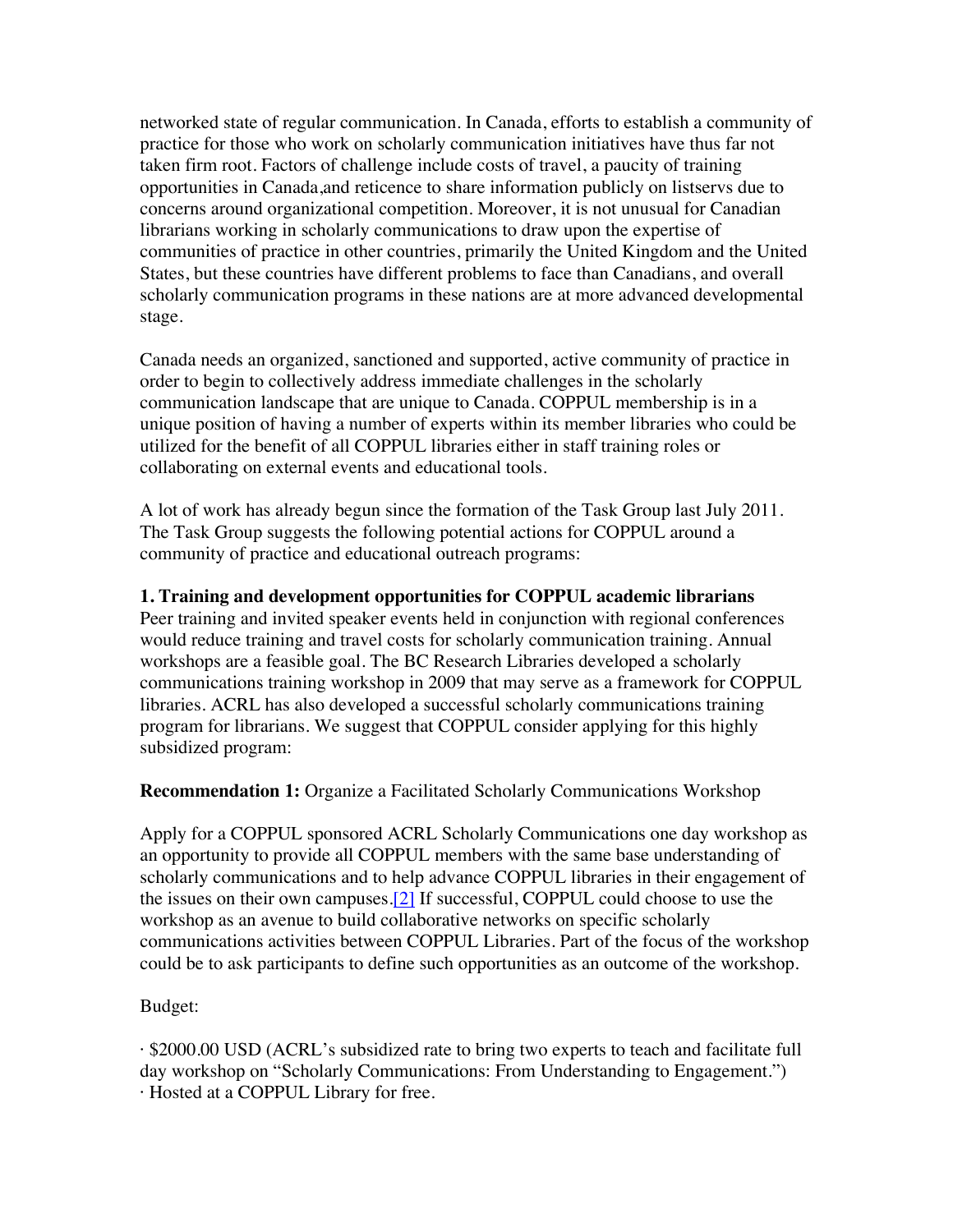· Optional costs include: \$500.00 refreshments & catered lunch; webcasting/archiving talk \$1500.00 to \$3000.

**Recommendation 2**: Develop Scholarly Communications Toolkit in support of COPPUL's members' educational efforts.

The Task Group prepared a guide in support of COPPUL's Open Access Week events (http://guides.library.ualberta.ca/coppul\_oa\_lectures ). The guide currently includes a listing of archived webcasts from COPPUL libraries. The guide could be enlarged as a COPPUL Scholarly Communications resource or toolkit for sharing resources. The Task Group would be charged with maintaining and recruiting content for the toolkit. The toolkit could also incorporate best practices in promoting OA as suggested in the Advocacy section, item 2.

## Budget: \$800.00

Hire a graduate student from a library school for 10 hours a week over two months @\$20.00 per hour to build toolkit. Student reports to a member of the Scholarly Communications Task Group.

### **Recommendation 3: Open Access Week:**

The Scholarly Communications Task Group takes a role in compiling and gathering COPPUL libraries engagement in Open Access Week activities and posting this information on the COPPUL website. COPPUL libraries, who have secured notable speakers for their own Open Access Week events, could be offered opportunities to live webcast these events to other libraries through COPPUL funded support.

# Budget and Logistics:

· COPPUL members could apply to receive funding support to archive and live webcast speakers.

· A maximum of \$3000.00 will be awarded for two speaking engagements. This is based on an average cost of \$1500 for filming and archiving a one hour session.

· The Task Group will prepare applications and adjudicate awards based on a pre-defined award criteria.

# **2. Facilitating communication & networking opportunities for scholarly communications librarians**

Generally, scholarly communication librarians in Canada report calling upon an 'underground network' of peers at other institutions, where complex questions can be evaluated with others, information about implementation experiences can be shared, and vendor solutions or products that relate to scholarly communication initiatives can be evaluated.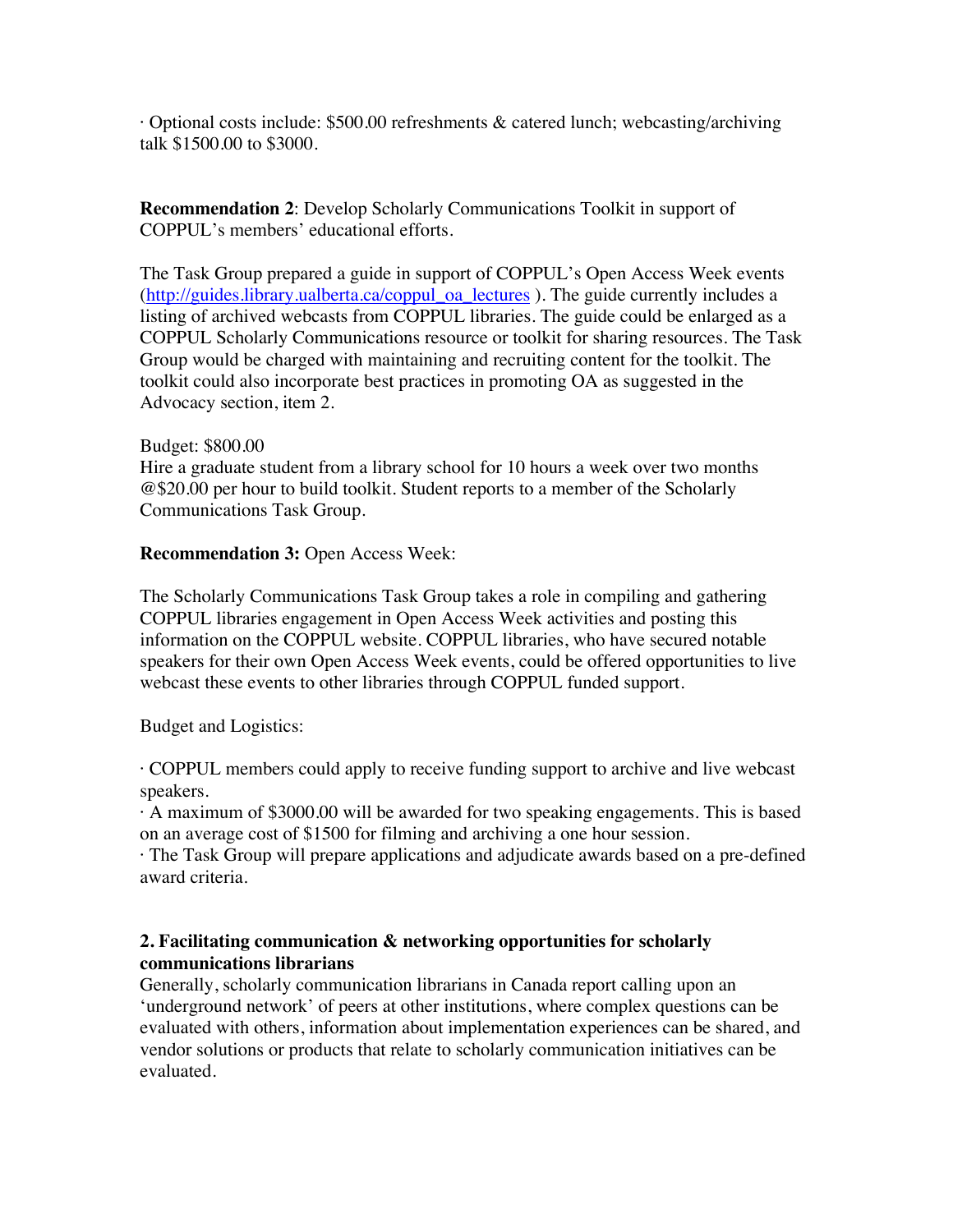A forum that identifies shared agendas, promotes effective, and collaborative problem solving is needed for a community of practice to develop among COPPUL libraries. This COPPUL group can identify emerging issues of concern, early, that would demand the consultation and consideration of COPPUL Directors, including information likely to affect budget decisions**,** faculty relationships, supporting research, innovation, new and transforming skills for librarians, and emerging digital services. The area will be served by collective attention.

**Recommendation 1:** Establish an annual forum for COPPUL's scholarly communications librarians to meet at a designated conference or occurring COPPUL event.

Budget: \$2000 to cover expenses related to reserving space at a designated conference to host a COPPUL members Scholarly Communications meeting and workshop.

# **Review of the Landscape**

The Task Group believes there is a need for a group to conduct and provide/promote research that will inform the development of COPPUL scholarly communications activities both in the service of member libraries and also as means for COPPUL to determine where to best support members in this arena. Examples of data gathering and assessment related activities may include:

1. Develop a needs/assessment survey to determine types of services or activities where COPPUL member's institutions require assistance or would benefit from collaboration or coordinated effort and/or determine where they have particular strengths or expertise.

2. Inventory of COPPUL libraries scholarly communication programs to determine the status of key activities and special initiatives, key contacts, staffing complements, budget levels and sources of operational and/or research or special funding (consider budget relative to size - e.g. cost per student/faculty or as a proportion to overall collections budget), established system of metrics and measures of success, special initiatives, special focus (collections), and training kits and key policies, and particular successes (or failures) with OA policy implementations that may be shared.

3. Inventory content in IR's, scope of collection (especially strength or proportional distributions of particular collection types at different institutions) as a means to begin the work of providing Canadian benchmarks in this arena and an understanding of content in Canadian IR's. Add results from survey to COPPUL IR Registry (see below): a. Create a directory/registry and common search interface for COPPUL IRs (e.g. http://library.uwinnipeg.ca/about-us/library-departments/search-coppul-institutionalrepositories) and add a summary of key results from survey to the registry ; or b. Contact ROAR eprints (http://roar.eprints.org/) and see if we can just refine to show a COPPUL ROAR 'page' or construct our own page with high level metrics and key info and then add in other attributes - i.e. can refine to country  $(= CA)$  and also include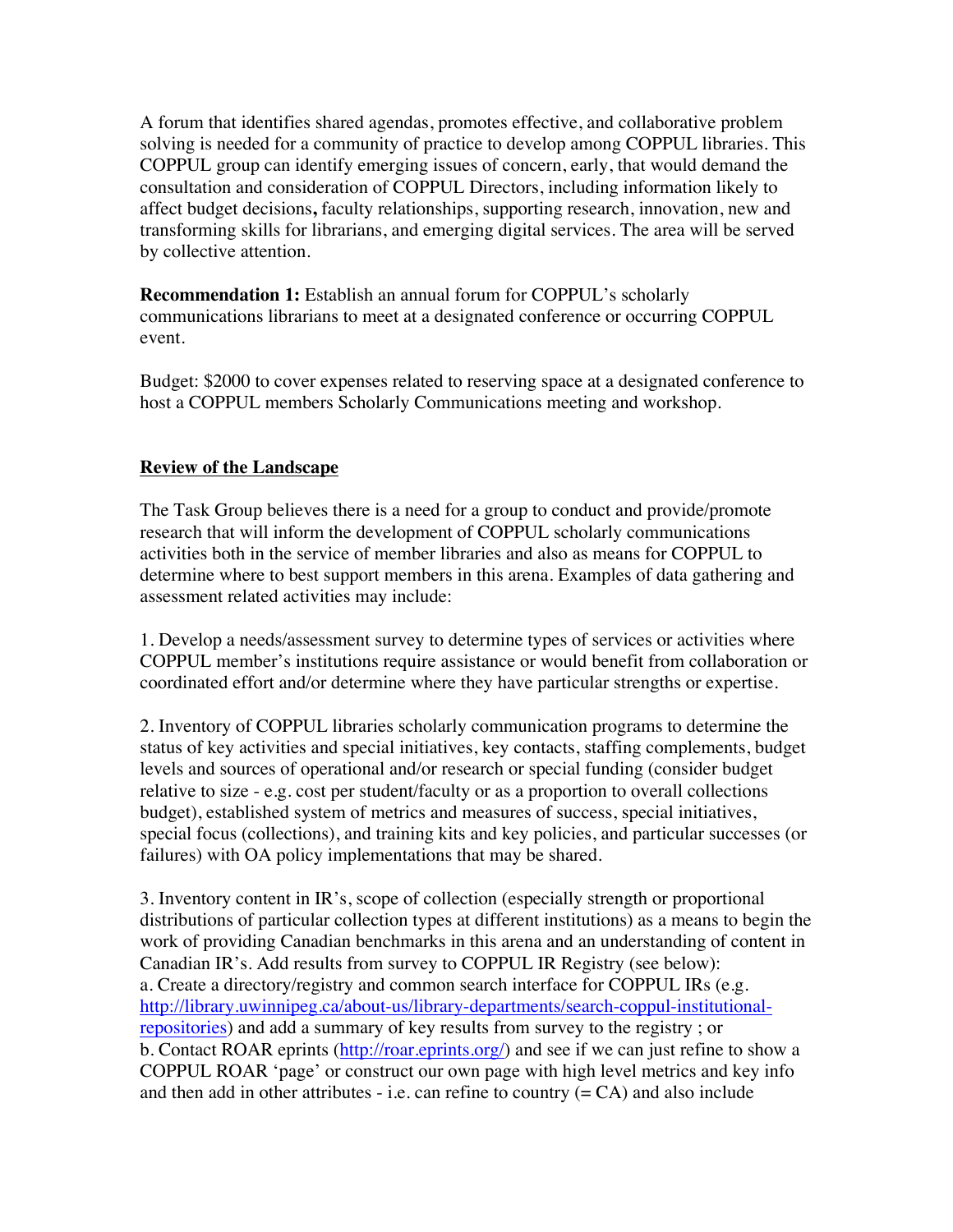COPPUL affiliation as a search parameter to refine the search: http://roar.eprints.org/cgi/roar\_search/advanced?location\_country=ca&software=&type= &order=-recordcount%2F-date

4. Develop a primer on hosting OA journals (including hosting costs, development issues, business models, marketing, peer review, etc.) a. Create a registry of COPPUL journal hosting sites at institutional level (may build on or use existing Synergies portal and/or COPPUL LOCKSS inventory lists) b. Promote registry with other OA journal registries

5. Establish a small pool of research funds to help support more original research proposals with a particular COPPUL oriented focus beyond the common assessments and surveys that are routinely conducted. The Task Group could be tasked with the review of such research proposals and the award recommendations.

The Scholarly Communications Committee Task Group suggests the following potential recommendation for COPPUL around landscape review:

# **Recommendation: Mandate an annual review and analysis of COPPUL members OA and Scholarly Communications programs.**

# **Conclusion:**

In the course of the Task Group's deliberations, we came to feel strongly that there is an important, uniquely Western Canadian, coordinating role for COPPUL to play in scholarly communications on behalf of its membership as represented by our suggested list of actions. It is well understood that open access, open education, intellectual property concerns and other associated scholarly communications activities are fast becoming central to the teaching, learning and research missions of our universities. We feel it will serve COPPUL well to establish a place in this arena in support of its member libraries. We look forward to hearing the Directors' review of our suggestions and next steps for the Task Group.

Sincerely,

COPPUL Scholarly Communications Task Group:

*Michael Hohner (University of Winnipeg) Inba Kehoe (University of Victoria) Joy Kirchner (University of British Columbia) - Chair Carol Shepstone (Mount Royal University)*